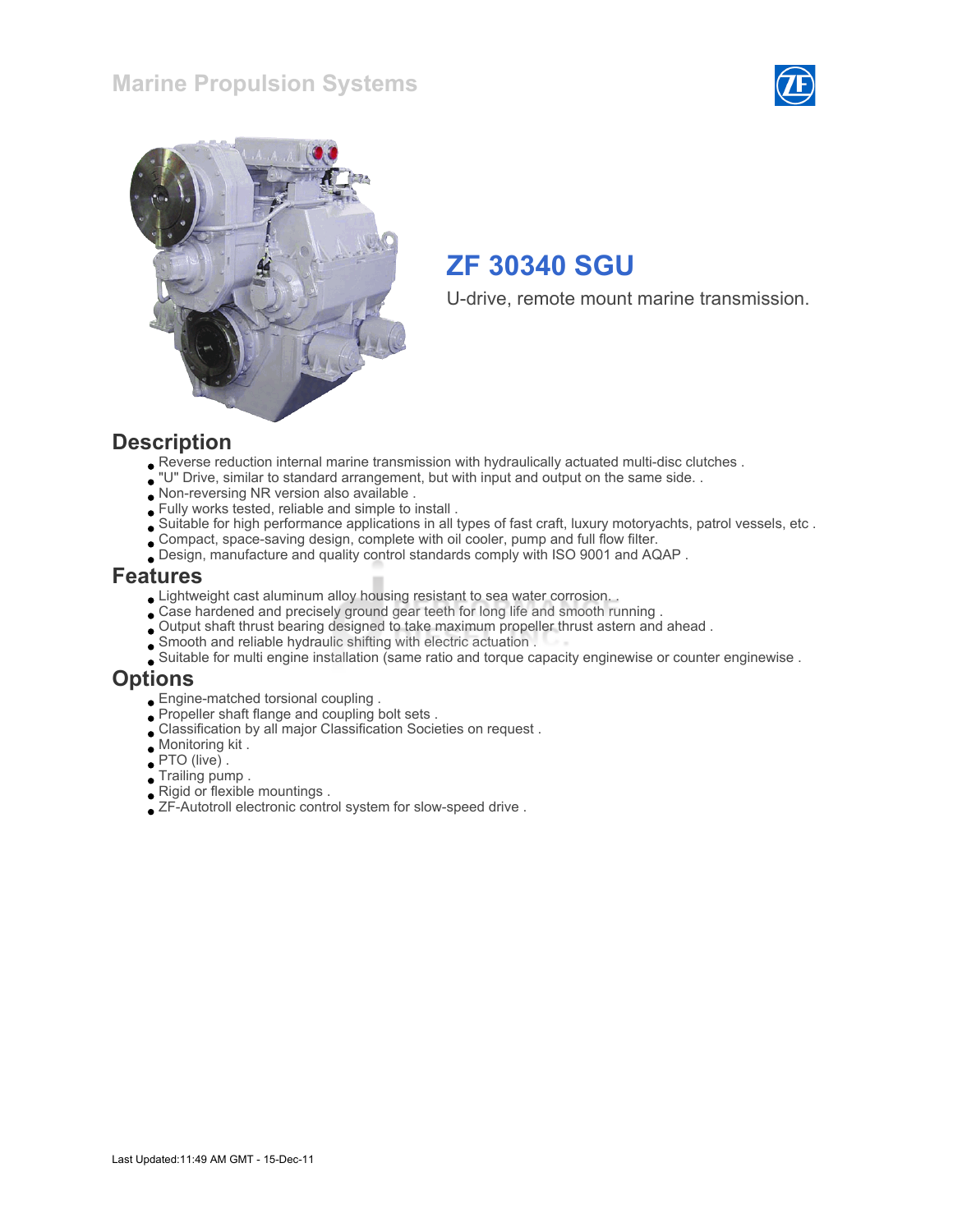Ratings

## Light Duty

| <b>RATIOS</b>               | MAX. TORQUE POWER/RPM | <b>INPUT POWER CAPACITY</b>                                                      |           |    |           |          |           | MAX.     |           |    |            |
|-----------------------------|-----------------------|----------------------------------------------------------------------------------|-----------|----|-----------|----------|-----------|----------|-----------|----|------------|
|                             | Nm                    | ftlb                                                                             | <b>kW</b> | hp | <b>kW</b> | hp       | <b>kW</b> | hp       | <b>kW</b> | hp | <b>RPM</b> |
|                             |                       |                                                                                  |           |    |           | 1400 rpm |           | 1600 rpm | 1850 rpm  |    |            |
| $\blacksquare$ 2.500, 5.300 |                       | 28766   21217   3.0121   4.0394   4217   5655   4819   6463   5572   7473   1850 |           |    |           |          |           |          |           |    |            |
| 15.700<br>$\cdots$          |                       | 26025   19195   2.7251   3.6545   3815   5116   4360   5847   5041   6761   1850 |           |    |           |          |           |          |           |    |            |

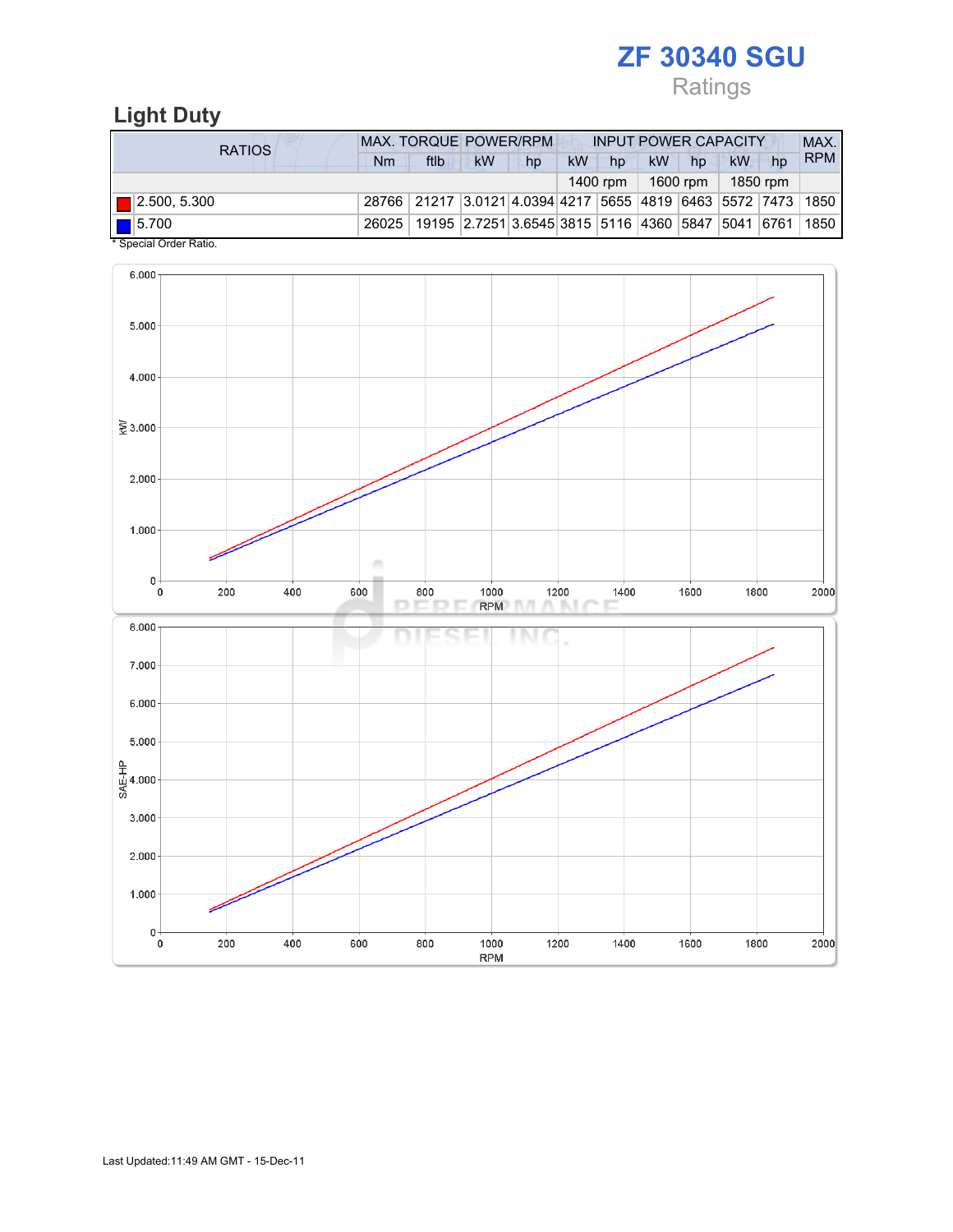# Ratings

### Medium Duty

| <b>RATIOS</b>                                                                                                                                                                                                                                                                                                                                                                            | <b>MAX. TORQUE POWER/RPM</b>                                                     |      |           |    |    | <b>INPUT POWER CAPACITY</b> |           |                       |    |    |            |
|------------------------------------------------------------------------------------------------------------------------------------------------------------------------------------------------------------------------------------------------------------------------------------------------------------------------------------------------------------------------------------------|----------------------------------------------------------------------------------|------|-----------|----|----|-----------------------------|-----------|-----------------------|----|----|------------|
|                                                                                                                                                                                                                                                                                                                                                                                          | Nm                                                                               | ftlb | <b>kW</b> | hp | kW | hp                          | <b>kW</b> | hp                    | kW | hp | <b>RPM</b> |
|                                                                                                                                                                                                                                                                                                                                                                                          |                                                                                  |      |           |    |    | $1200$ rpm                  |           | $1400$ rpm   1810 rpm |    |    |            |
| $\blacksquare$ 2.500, 5.300                                                                                                                                                                                                                                                                                                                                                              | 24349   17959   2.5496 3.4191 3060   4103   3569   4787   4615   6189   1810     |      |           |    |    |                             |           |                       |    |    |            |
| $\boxed{\blacksquare}$ 5.700<br>$*$ $\alpha$ . $\alpha$ . $\alpha$ . $\alpha$ . $\alpha$ . $\alpha$ . $\alpha$ . $\alpha$ . $\alpha$ . $\alpha$ . $\alpha$ . $\alpha$ . $\alpha$ . $\alpha$ . $\alpha$ . $\alpha$ . $\alpha$ . $\alpha$ . $\alpha$ . $\alpha$ . $\alpha$ . $\alpha$ . $\alpha$ . $\alpha$ . $\alpha$ . $\alpha$ . $\alpha$ . $\alpha$ . $\alpha$ . $\alpha$ . $\alpha$ . | 22029   16248   2.3067   3.0933   2768   3712   3229   4331   4175   5599   1810 |      |           |    |    |                             |           |                       |    |    |            |

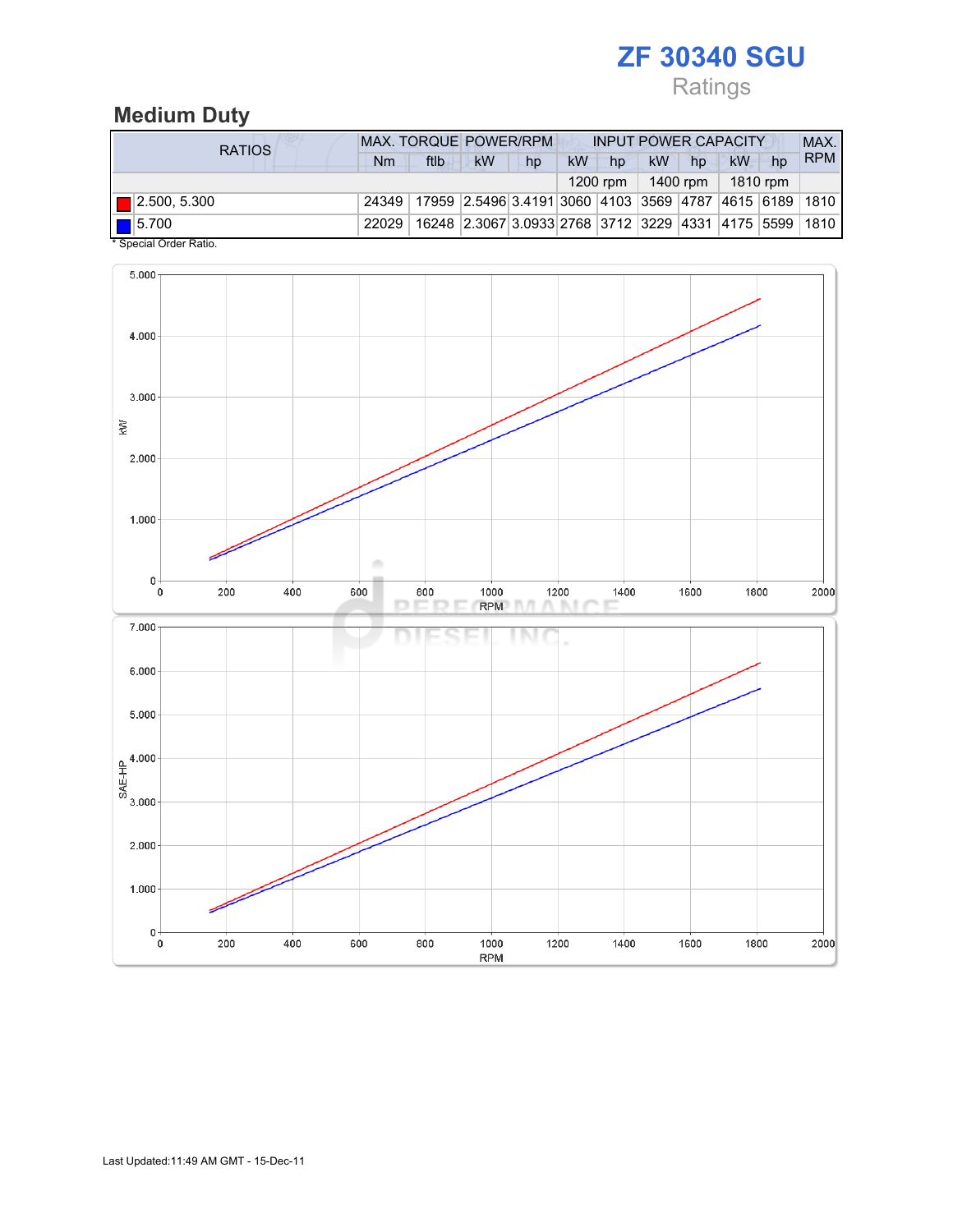## Ratings

## Continuous Duty

| RATIOS                                                    | <b>MAX. TORQUE POWER/RPM</b> |                                                                                  |           |    |           | <b>INPUT POWER CAPACITY</b> |           |          |          |    |            |
|-----------------------------------------------------------|------------------------------|----------------------------------------------------------------------------------|-----------|----|-----------|-----------------------------|-----------|----------|----------|----|------------|
|                                                           | Nm                           | ftlb                                                                             | <b>kW</b> | hp | <b>kW</b> | hp                          | <b>kW</b> | hp       | kW       | hp | <b>RPM</b> |
|                                                           |                              |                                                                                  |           |    |           | 1000 rpm                    |           | 1200 rpm | 1590 rpm |    |            |
| $\blacksquare$ 2.500, 5.300                               |                              | 19253   14200   2.0160   2.7035   2016   2704   2419   3244   3205   4299   1590 |           |    |           |                             |           |          |          |    |            |
| $\boxed{\blacksquare}$ 5.700<br>$*$ Consider Order Detter |                              | 17418   12847   1.8239   2.4459   1824   2446   2189   2935   2900   3889   1590 |           |    |           |                             |           |          |          |    |            |

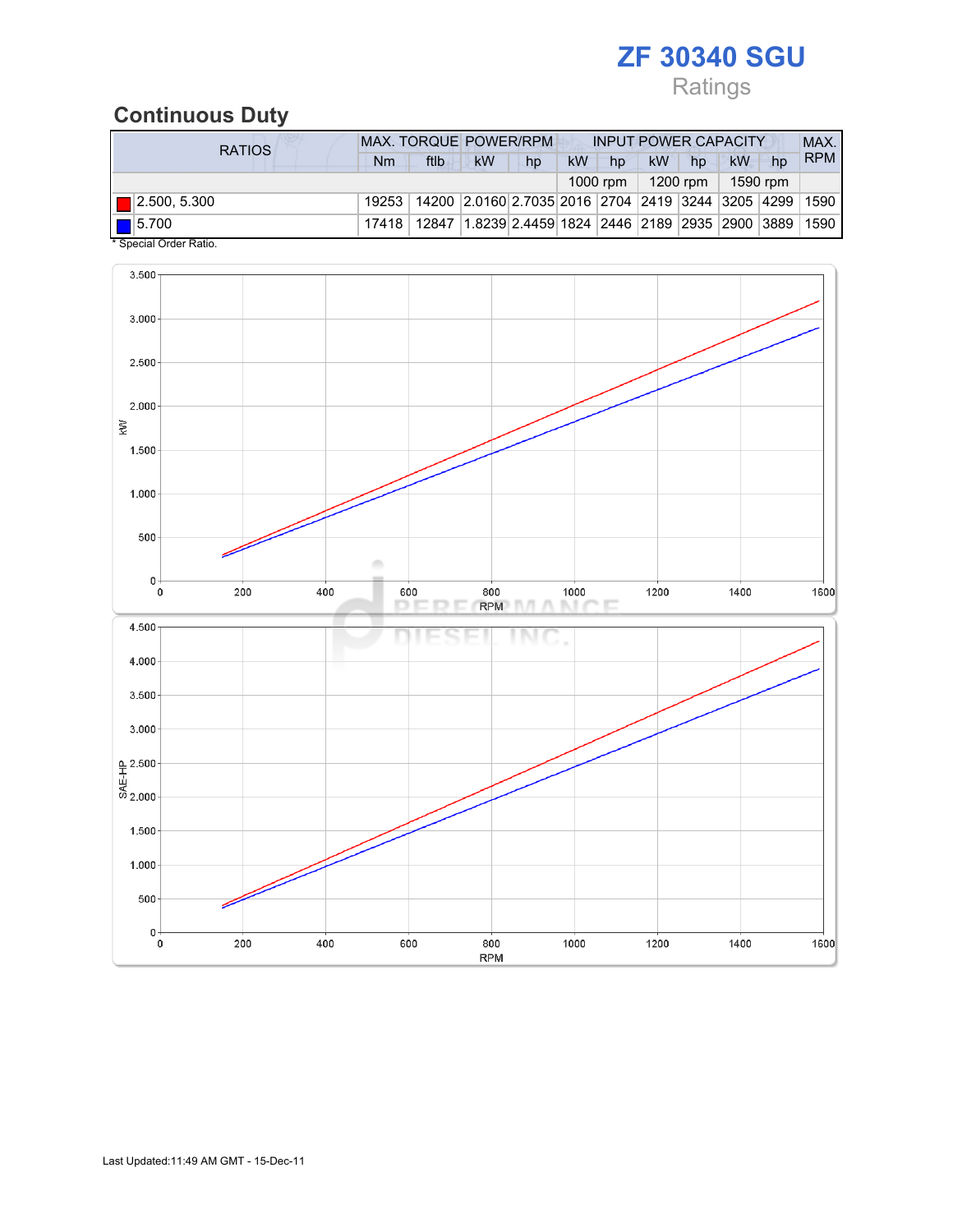### ZF 30340 SGU **Dimensions**



|             |                |                |                | mm (inches)    |                            |            |                |
|-------------|----------------|----------------|----------------|----------------|----------------------------|------------|----------------|
| A           | B <sub>1</sub> | B <sub>2</sub> | H <sub>1</sub> | H <sub>2</sub> |                            | L1         | L <sub>2</sub> |
| .096 (43.1) | 890 (35.1)     | 890 (35.1)     | 690 (27.2)     | 1,491 (58.7)   | 1,073(42.2)                | 200 (7.90) | 750 (29.5)     |
|             | Weight kg (lb) |                |                |                | Oil Capacity Litre (US qt) |            |                |
|             | 4,605 (10,131) |                |                |                | 200 (212)                  |            |                |

# Output Coupling Dimensions

|         |  |  |                |                                                         | <b>Bolt Holes</b> |       |              |  |  |
|---------|--|--|----------------|---------------------------------------------------------|-------------------|-------|--------------|--|--|
|         |  |  |                |                                                         | No.               |       | Diameter (E) |  |  |
| $mm$ in |  |  | mm in mm in mm |                                                         |                   | mm    |              |  |  |
|         |  |  |                | 550   21.7   492   19.4   437   17.2   50.0   1.97   24 |                   | -30.4 | 1.20         |  |  |